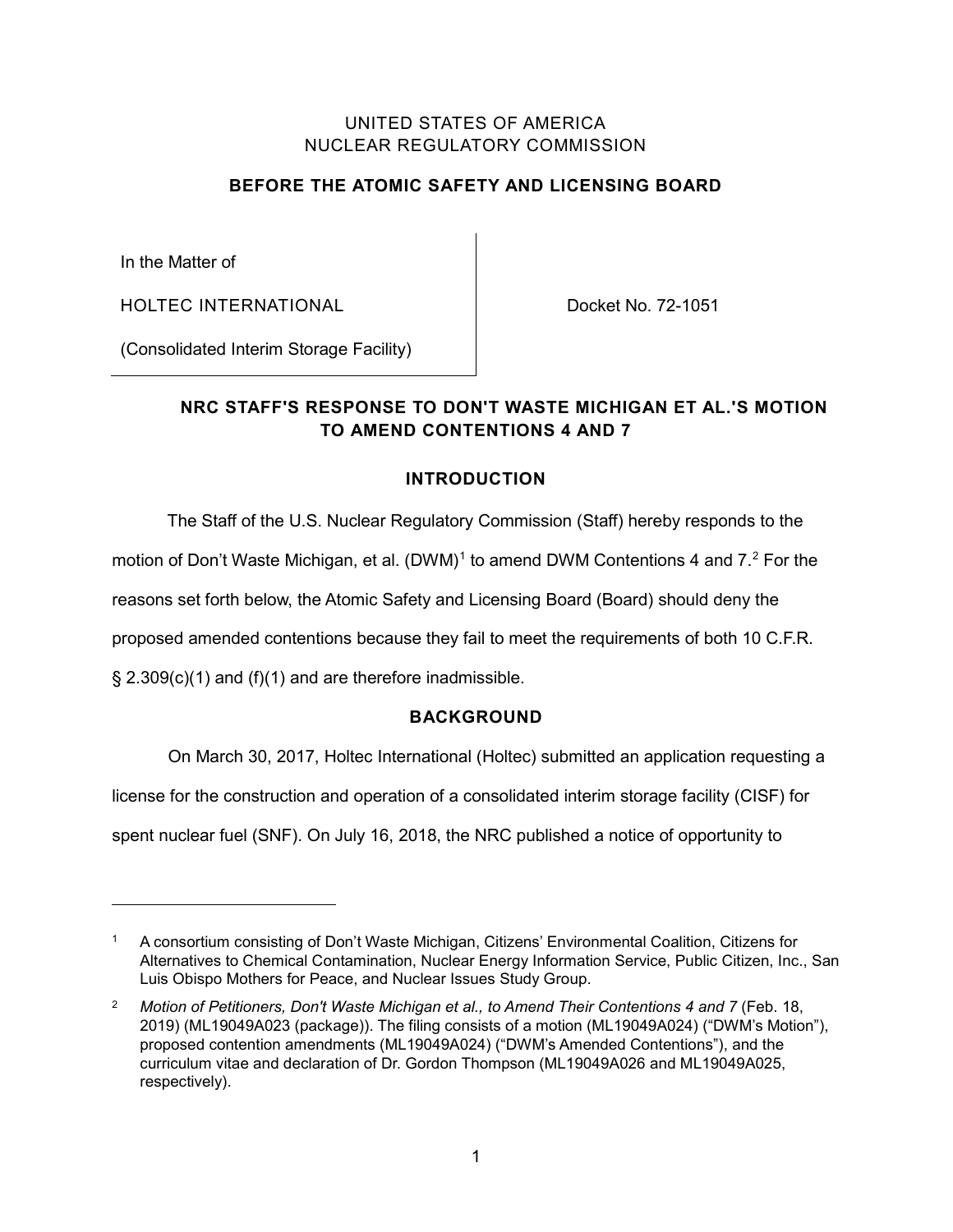<span id="page-1-4"></span>request a hearing and to petition for leave to intervene in the *Federal Register*. [3](#page-1-0) On September 14, 2018, DWM filed a petition to intervene and proffered several contentions, including DWM Contentions 4 and 7. [4](#page-1-1) The NRC staff and Holtec filed responses to DWM's petition on October 9, 2018.<sup>[5](#page-1-2)</sup> On January 23–24, oral argument was held in Albuquerque, New Mexico.

On September 13, 2018, the NRC Staff issued requests for additional information (RAIs) to Holtec regarding the application, including the Safety Analysis Report, the Environmental Report, and the proposed license.<sup>[6](#page-1-3)</sup> On November 30, 2018, Holtec submitted responses to these RAIs, along with a revision to the Safety Analysis Report, Environmental Report, and proposed Technical Specifications.<sup>[7](#page-1-4)</sup> These documents from Holtec were made publicly available in ADAMS on January 17, 2019.<sup>[8](#page-1-4)</sup> On February 18, 2019, DWM submitted proposed amendments to its proposed Contentions 4 and 7.[9](#page-1-4)

*Holtec International's Answer Opposing the Don't Waste Michigan, Citizens' Environmental Coalition, Citizens for Alternatives to Chemical Contamination, Nuclear Energy Information Service, Public Citizen, Inc., San Luis Obispo Mothers for Peace, and Nuclear Issues Study Group Petition to Intervene and Request for an Adjudicatory Hearing on Holtec International's HI-STORE Consolidated Interim Storage Facility Application* (October 9, 2018) (ML18282A509) ("Holtec's Response to DWM").

- <span id="page-1-3"></span><sup>6</sup> *Letter to K. Manzione re: Holtec International's Application for Specific ISFSI License for the HI-STORE Consolidated Interim Storage Facility for Spent Nuclear Fuel - First Request for Additional Information, Part 2* (Sept. 13, 2018) (ML18257A240).
- <sup>7</sup> Holtec International HI-STORE CIS (Consolidated Interim Storage Facility) License Application Responses to Requests for Supplemental Information (Nov. 30, 2018) (ML18345A153 (package)).

 $\overline{a}$ 

<sup>9</sup> DWM's Motion.

<span id="page-1-0"></span><sup>3</sup> *Holtec International HI-STORE Consolidated Interim Storage Facility for Interim Storage of Spent Nuclear Fuel*, 83 Fed. Reg. 32,919 (July 16, 2018).

<span id="page-1-1"></span><sup>4</sup> *Petition of Don't Waste Michigan et al. to Intervene and Request for Adjudicatory Hearing* (Sept. 14, 2018) (ML18257A334).

<span id="page-1-2"></span><sup>5</sup> *NRC Staff's Consolidated Response to Petitions to Intervene and Requests for Hearing Filed by: Alliance for Environmental Strategies, Beyond Nuclear, Inc., Don't Waste Michigan, et al., NAC International Inc., and the Sierra Club* (Oct. 9, 2018) (ML18282A567) ("Staff Consolidated Response").

<sup>8</sup> *Id.*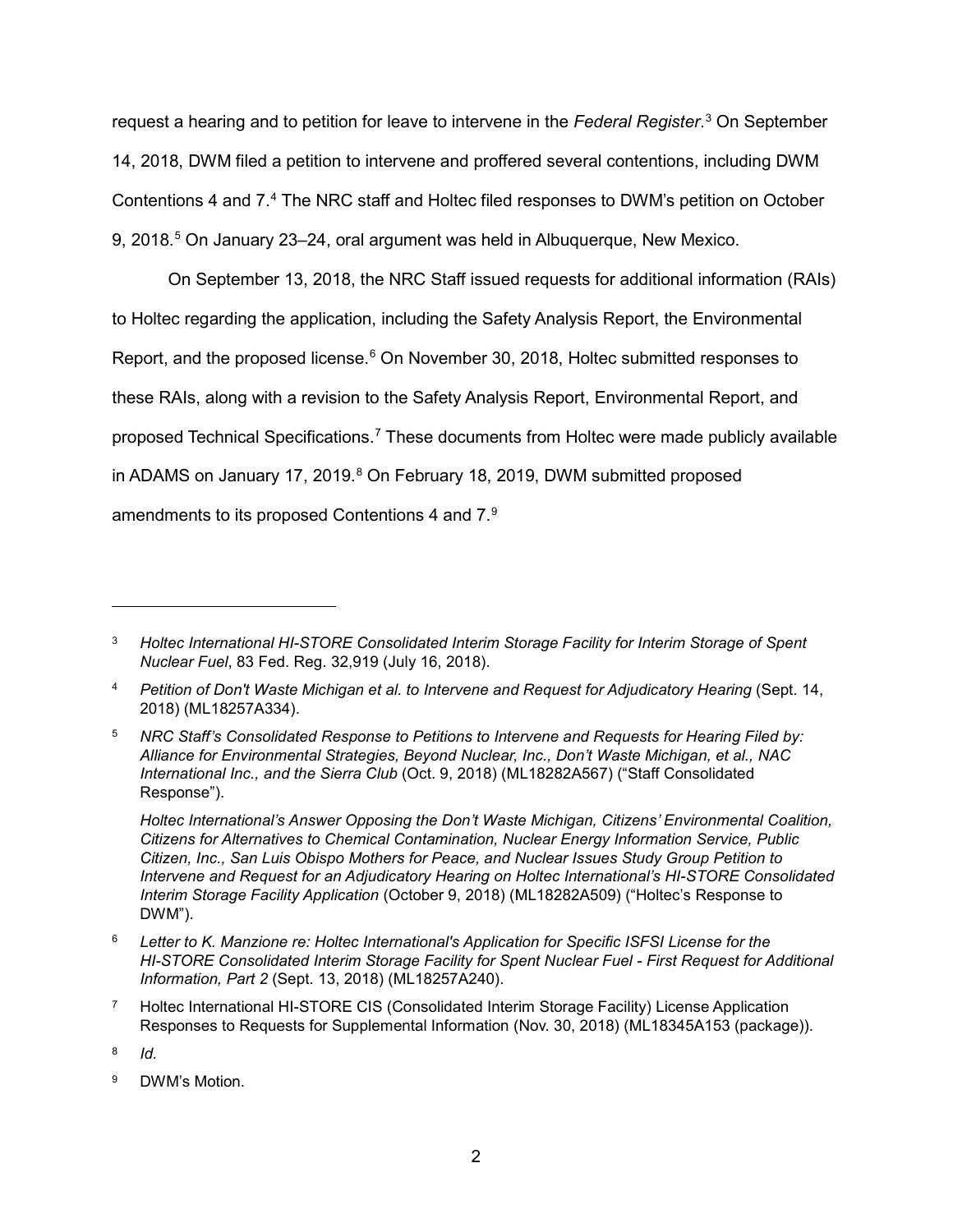## **LEGAL STANDARDS**

### **I. Timeliness Standards for New and Amended Contentions**

New or amended contentions submitted after the initial date for hearing requests must

meet the requirements of 10 C.F.R. § 2.309(c)(1). To do so, a party must demonstrate good

cause by showing that the following three conditions are met:

- (i) The information upon which the filing is based was not previously available:  $10$
- (ii) The information upon which the filing is based is materially different from information previously available;<sup>[11](#page-2-1)</sup> and
- (iii) The filing has been submitted in a timely fashion based on the availability of the subsequent information.

The petitioner has the burden of demonstrating that any new or amended contention

meets the standards in 10 C.F.R. § 2.309.[12](#page-2-2)

### **II. General Requirements for Contention Admissibility**

In addition to meeting the requirements of 10 C.F.R. § 2.309(c)(1), new or amended

contentions must also satisfy the six contention admissibility requirements of 10 C.F.R.

 $\S$  2.309(f)(1).<sup>[13](#page-2-3)</sup> That section requires that each contention:

<span id="page-2-0"></span><sup>10</sup> Specifically, "new and amended contentions must be *based on new facts* not previously available." *Entergy Nuclear* Generation *Co.* (Pilgrim Nuclear Power Station), CLI-12-10, 75 NRC 479, 493 n. 70 (2012) (affirming denial of contention challenging enhancement to an aging management program). *See also Crow Butte Res., Inc.* (In Situ Leach Facility, Crawford, Nebraska), LBP-15-11, 81 NRC 401, 429 (2015) (rejecting a proposed contention where the purported new information was only "carried forward" from an application).

<span id="page-2-1"></span>The term "materially different" in the context of 10 C.F.R. §  $2.309(c)(1)(ii)$  is distinct from that of the term "material to the findings the NRC must make" found in 10 C.F.R. § 2.309(f)(1)(iv). Here, "materially different" refers to the "type or degree of difference between the new information and previously available information." *Fla. Power & Light Co.* (Turkey Point Units 6 and 7), LBP-17-6, 86 NRC 37, 48 (2017), *aff'd* CLI-17-12, 86 NRC 215 (2017).

<span id="page-2-2"></span><sup>12</sup> *See, e.g.*, *Baltimore Gas & Electric Co.* (Calvert Cliffs Nuclear Power Plant, Units 1 and 2), CLI-98-25, 48 NRC 325, 347 & n.9 (1998), *aff'd sub nom*, *National Whistleblower Center v. NRC*, 208 F.3d 256 (D.C. Cir. 2000).

<span id="page-2-3"></span><sup>13</sup> 10 C.F.R. § 2.309(c)(2).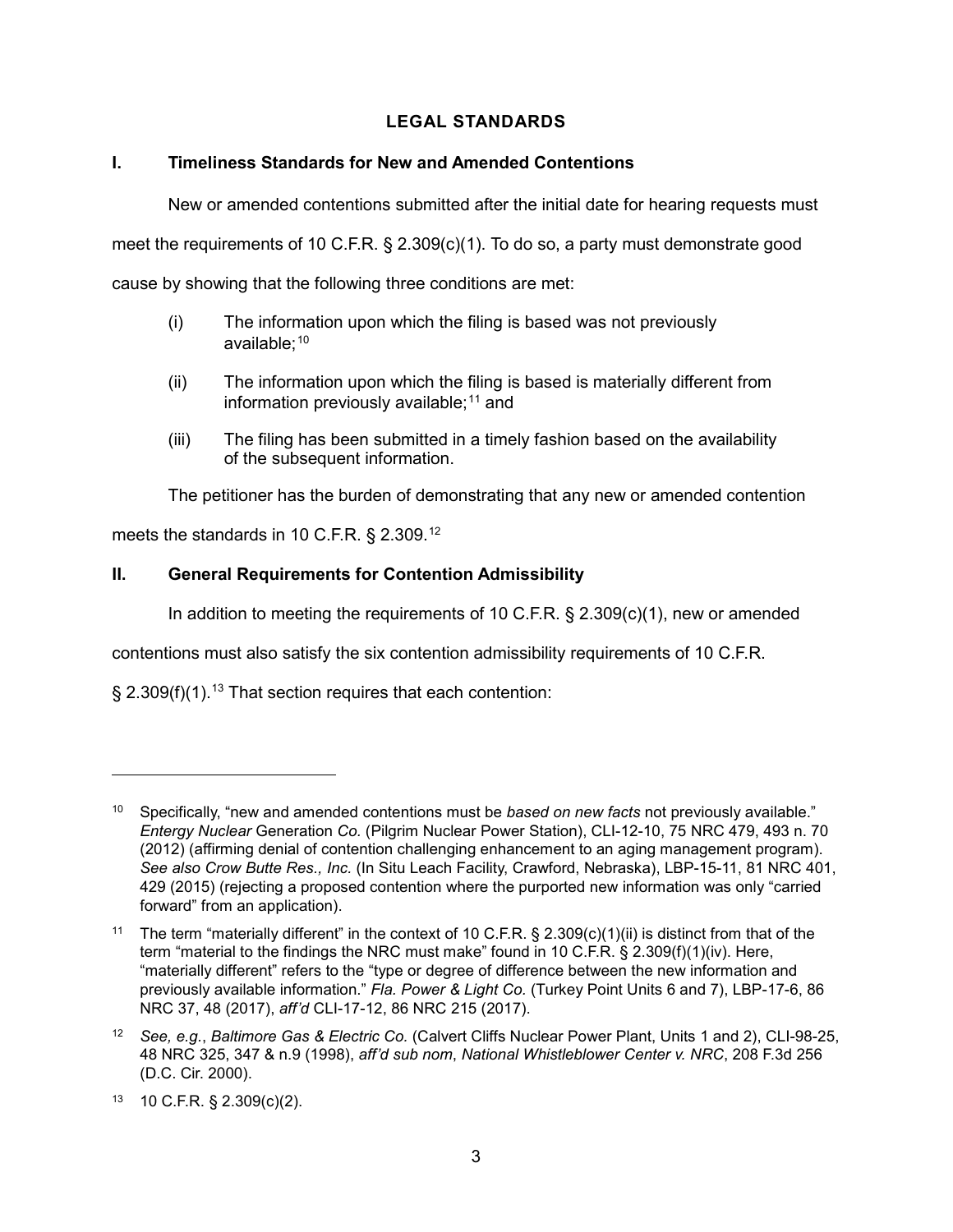- <span id="page-3-1"></span>(i) Provide a specific statement of the issue of law or fact to be raised or controverted;
- (ii) Provide a brief explanation of the basis for the contention;
- (iii) Demonstrate that the issue raised in the contention is within the scope of the proceeding;
- (iv) Demonstrate that the issue raised in the contention is material to the findings the NRC must make to support the action that is involved in the proceeding;
- (v) Provide a concise statement of the alleged facts or expert opinions which support the requestor's/petitioner's position on the issue . . . ; and
- (vi) Provide sufficient information to show that a genuine dispute exists with the applicant/licensee on a material issue of law or fact.

The contention admissibility requirements are "strict by design"<sup>[14](#page-3-0)</sup> and "do not permit . . . 'notice

pleading, with details to be filled in later."<sup>[15](#page-3-1)</sup> It is the petitioner's burden to come forward with

support for its contention.<sup>[16](#page-3-1)</sup> A board must reject a contention that rests on an incomplete or

inaccurate reading of the application or the Staff's review document.[17](#page-3-1) Finally, if a petitioner

provides a document as a basis for a contention, the petitioner must explain the significance of

the document and how it supports the contention.<sup>[18](#page-3-1)</sup>

<span id="page-3-0"></span><sup>14</sup> *Dominion Nuclear Connecticut, Inc.* (Millstone Nuclear Power Station, Units 2 and 3), CLI-01-24, 54 NRC 349, 358 (2001).

<sup>15</sup> *Duke Energy Corp.* (Oconee Nuclear Station, Units 1, 2, and 3), CLI-99-11, 49 NRC 328, 338 (1999).

<sup>16</sup> *Oyster Creek*, CLI-09-7, 69 NRC at 260–61; *see also Rules of Practice for Domestic Licensing Proceedings*—*Procedural Changes in the Hearing Process*, 54 Fed. Reg. 33,168, 33,171 (August 11, 1989) (final rule).

<sup>17</sup> *Cf. Georgia Institute of Technology* (Georgia Tech Research Reactor), LBP-95-6, 41 NRC 281, 300 (1995) (rejecting a contention based on mistaken reading of the Safety Analysis Report).

<sup>18</sup> *See USEC, Inc*. (American Centrifuge Plant), CLI-06-10, 63 NRC 451, 472 (2006) ("references to articles or correspondence, without 'explanation or analysis' of their relevance, [do] not provide an adequate basis" for admitting a contention); *id*. at 457 ("it is not up to the boards to search through pleadings or other materials to uncover arguments and support never advanced by the petitioners themselves; boards may not simply "infer" unarticulated bases of contentions"); *Fansteel, Inc.* (Muskogee, Oklahoma, Site), CLI-03-13, 58 NRC 195, 204–05 (2003) (stating that it is insufficient to refer generally to voluminous documents with no further analysis and supporting evidence showing why particular sections of those documents provide the basis for a contention).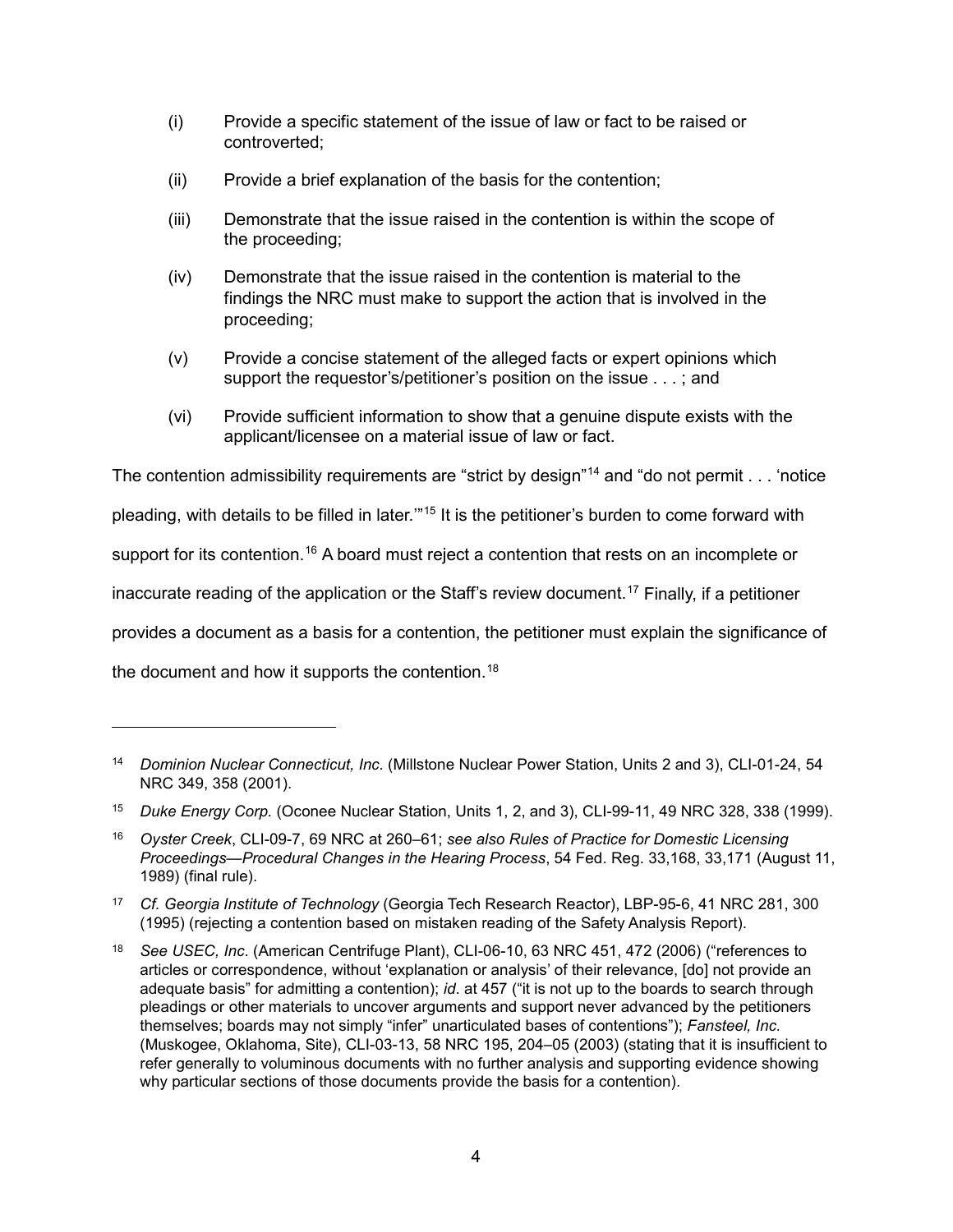<span id="page-4-1"></span>Further, a petitioner must do more than assert generally that there are deficiencies in the application. A petitioner must identify all pertinent portions of the document it is challenging and state both the challenged position and the petitioner's opposing view.<sup>[19](#page-4-0)</sup> To demonstrate a genuine, material dispute, the petitioner must address the specific analysis in the document and explain how it is incorrect.<sup>20</sup> To show that a dispute is "material," a petitioner must show that its resolution would make a difference in the outcome of the proceeding.<sup>[21](#page-4-1)</sup>

#### **DISCUSSION**

In Contention 4, DWM asserted that the generic impact findings of the NRC's Continued Storage Rule do not apply to the Holtec facility, necessitating a site-specific environmental analysis of certain environmental impacts. In Contention 7, DWM asserted that Holtec's site acceptance criteria will lead to the shipment of "leaky and/or contaminated canisters" that will "present an immediate danger" to members of the public near transportation routes.<sup>[22](#page-4-2)</sup> DWM now seeks to amend Contentions 4 and 7 by adding additional bases and information that, according to DWM, arise from Staff RAIs and Holtec's responses.<sup>[23](#page-4-1)</sup> Specifically, with respect to Contention 4, DWM newly asserts that Holtec's statements on confinement integrity are "over-optimistic" and inconsistent with the Continued Storage GEIS.<sup>[24](#page-4-1)</sup> In addition, with respect to

<span id="page-4-0"></span><sup>19</sup> *Dominion Nuclear Connecticut, Inc.* (Millstone Nuclear Power Station, Units 2 & 3), CLI-01-24, 54 NRC 349, 358 (2001), *petition for reconsideration denied*, CLI-02-01, 55 NRC 1 (2002).

<sup>20</sup> 10 C.F.R. § 2.309(f)(1)(vi).

<sup>21</sup> *See Duke Energy Corp.* (Oconee Nuclear Station, Units 1, 2, and 3) CLI-99-11, 49 NRC 328, 333–34 (1999).

<span id="page-4-2"></span><sup>&</sup>lt;sup>22</sup> Petition of Don't Waste Michigan et al. to Intervene and Request for Adjudicatory Hearing at 61 (Sept. 14, 2018) (ML18257A334).

<sup>&</sup>lt;sup>23</sup> To the extent that the "new" information DWM asserts as the basis for the amended contentions is the content of the NRC staff's Requests for Additional Information, which were transmitted on September 13, 2018, more than five months before DWM's motion to amend, these contentions should be rejected pursuant to 10 C.F.R.  $\S$  2.309(c)(1)(iii).

<sup>24</sup> DWM's Amended Contentions at 1.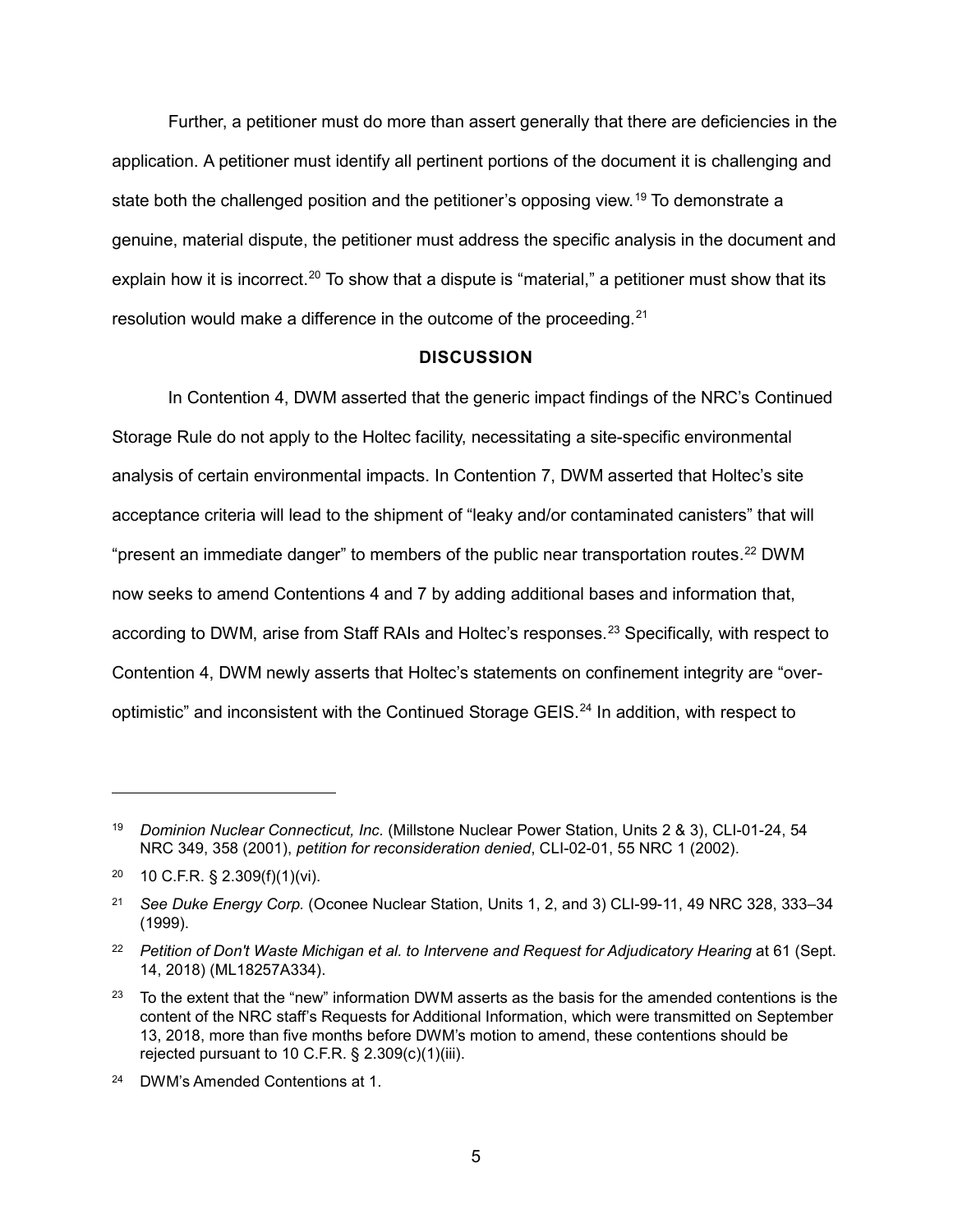<span id="page-5-4"></span>Contention 7, DWM newly asserts that Holtec's conclusions on accidents and attacks are "noncredible positions" that require additional scrutiny under NEPA.[25](#page-5-0) In support of its motion to amend both contentions, DWM relies on RAIs 9-3 and LA-1; Holtec's response to these RAIs; and the Declaration of Dr. Gordon Thompson.[26](#page-5-1)

The Board should deny DWM's motion to amend Contentions 4 and 7 because DWM has not shown, with respect to either contention, that the contention as amended satisfies the "good cause" standards in 10 C.F.R. § 2.309(c)(1) and the contention admissibility requirements in 10 C.F.R. § 2.309(f)(1).[27](#page-5-2)

### **I. Amended Contention 4**

# **A. DWM has not shown that the information on which it relies satisfies the "good cause" criteria of 10 C.F.R. § 2.309(c)(1)**

In support of the proposal to amend Contention 4, DWM points to Holtec's response to

RAI 9-3, namely a revision to the Safety Analysis Report Subsection 9.2.2 that changes the

phrase "there is no credible normal or accident situation" to "there is no credible normal,

*off-normal*, or accident *conditions*."[28](#page-5-3) The amended contention cites similar statements in

Subsection 4.13.2 of the Environmental Report, claiming that these statements contradict

conclusions in the Continued Storage GEIS<sup>[29](#page-5-4)</sup> and are inconsistent with the DOE's EIS for Yucca

<span id="page-5-0"></span><sup>25</sup> DWM's Amended Contentions at 6.

<span id="page-5-1"></span><sup>26</sup> DWM's Motion at 5–9.

<span id="page-5-2"></span><sup>&</sup>lt;sup>27</sup> The Staff explained in its response to the original DWM petition why Contentions 4 and 7, as originally pled and supported by DWM, did not satisfy the contention admissibility requirements of 10 C.F.R. § 2.309(f)(1). The Staff does not repeat its arguments here. Further, as the Staff explained in its response to the original DWM petition, DWM has not demonstrated that it has standing, and therefore, its hearing request should be denied. Staff Consolidated Response at 36–39, 47–50.

<span id="page-5-3"></span><sup>28</sup> *Responses to Requests for Additional Information - Non-Proprietary, at 4–5* (Nov. 30, 2018) (ML19016A481) ("RAI Responses"); *HI-2167374 HI-STORE CIS SAR Rev. 0E - Non-Proprietary, at 9-7* (Nov. 30, 2018) (ML19016A488) ("SAR Rev. 0E").

<sup>29</sup> *NUREG-2157 Vol 1, Generic Environmental Impact Statement for Continued Storage of Spent Nuclear Fuel: Final Report.* (Sept. 2014) (ML14196A105).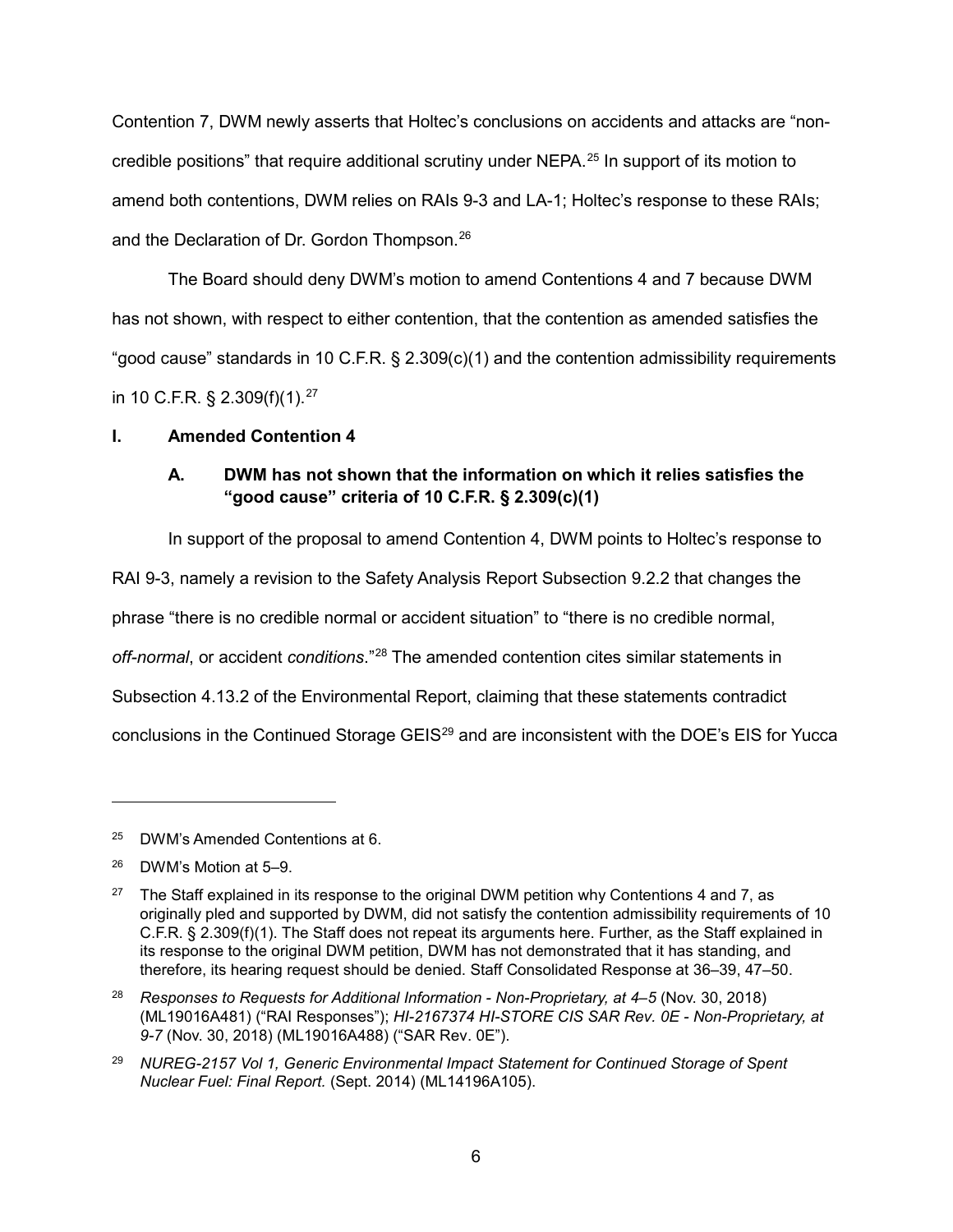<span id="page-6-3"></span>Mountain. Joint Petitioners state that these "facts and conclusions" were not asserted in the earlier versions of the application and that the application revisions "give rise to new expert assessment."[30](#page-6-0)

As discussed above, "materially different" under 10 C.F.R. § 2.309(c)(1)(ii) refers to the significance of the difference between the new and previously available information. DWM is correct that Holtec updated the SAR to include a conclusion in Section 9.2.2, in the discussion on confinement integrity, that no "off-normal . . . conditions" could challenge the confinement system and result in a release. However, when the RAI and Holtec's response is viewed in context, the information DWM now seeks to challenge was already included in the application. The two relevant paragraphs of the revised section make this clear:

> *As discussed in Subsection 9.2.1 above*, all radioactive material is stored and handled in seal welded canisters, and as presented in Chapter 1, all handling operations are performed either with singlefailure-proof cranes, or using suitable impact limiters. Hence once the canisters have passed the receipt inspection, *also discussed in Subsection 9.2.1*, there is no credible normal, off-normal, or accident conditionssituation that could challenge the integrity of the canister confinement integrity and result in a release of any radioactivity.

> Overall, from all operational activities, no credible events are identified that would result in a release of any radioactive materials into the work areas or the environment.  $31$

In particular, as identified in both the revised discussion and in the Staff RAI, $^{32}$  $^{32}$  $^{32}$  Holtec

already made the same conclusions in Subsection 9.2.1, stating that the referenced HI-STORM

UMAX bounds "[a]ll normal, off-normal and accident conditions" at the proposed facility.<sup>[33](#page-6-3)</sup>

<span id="page-6-0"></span><sup>30</sup> DWM's Motion at 11.

<span id="page-6-1"></span><sup>&</sup>lt;sup>31</sup> SAR Rev. 0E at 9-7 (emphasis added; underlines and strikeouts added to show the changed information).

<span id="page-6-2"></span><sup>32</sup> *See* Staff RAI 9-3 at 5.

<sup>33</sup> SAR Rev. 0 at 9-4 (ML17116A106); SAR Rev. 0E at 9-4.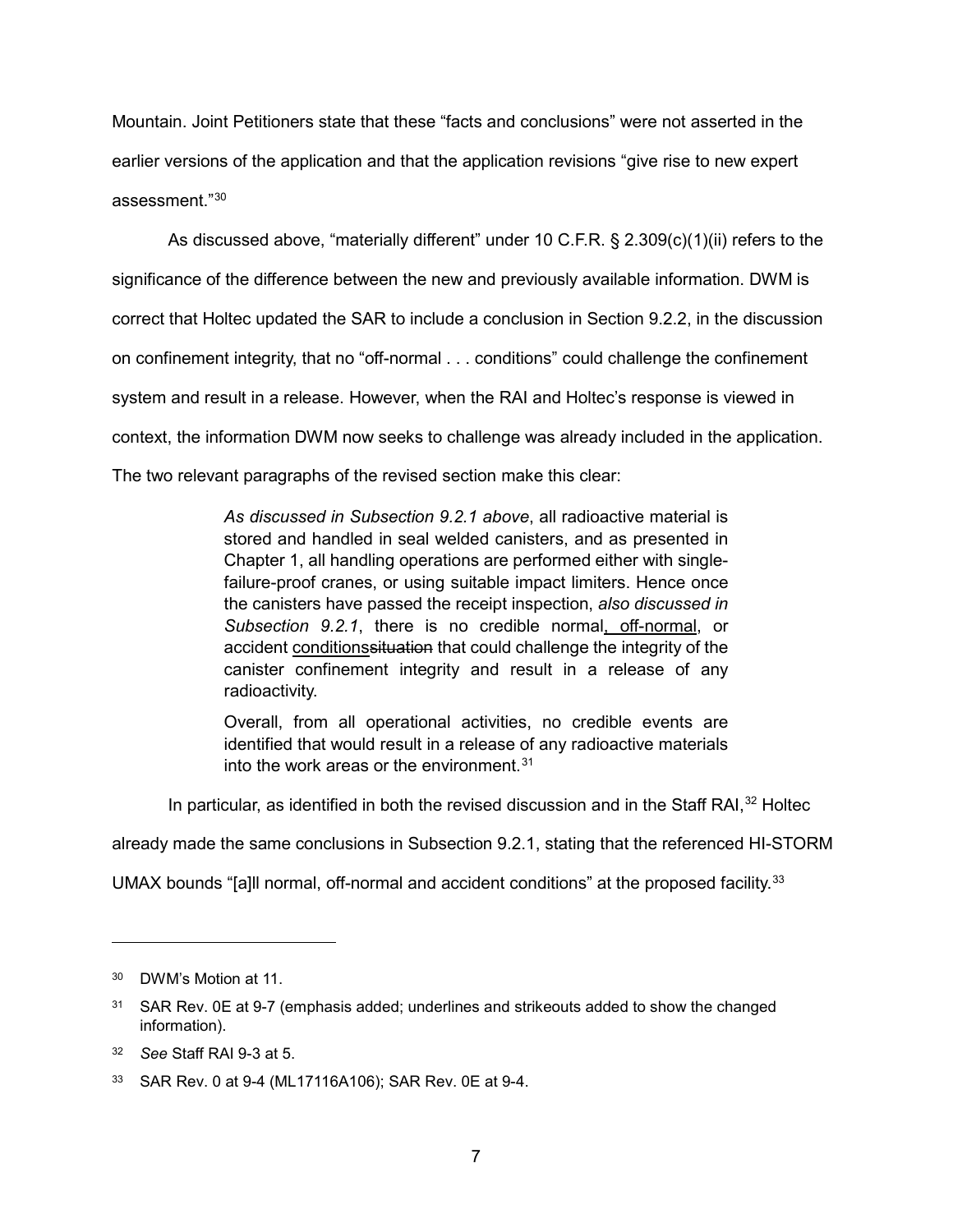Additionally, the application already contained numerous instances where the applicant makes similar claims because, in accordance with NRC requirements, applicants must demonstrate how the facility's design and operation meet applicable NRC standards under normal, off-normal, and credible accident conditions. [34](#page-7-0)

Additionally, DWM's claim that Holtec's response concerning off-normal conditions is new material is belied by the amended contention itself. As identified by Dr. Thompson, "Holtec makes an equivalent assertion in its ER (at Section 4.13.2)."<sup>[35](#page-7-1)</sup> As such, Joint Petitioners have not demonstrated how this information is both new and materially different from the information that was previously available.

Finally, and even more fundamentally, regardless of whether the information cited by the Joint Petitioners is new, this allegedly new information is unrelated to the topics the contention actually purports to challenge, rendering it inadmissible under the "materially different" standard of 10 C.F.R. § 2.309(c)(1)(ii). The new material identified by the Joint Petitioners is Holtec's statement on the facility's ability to meet "off-normal conditions," but the issues identified in the amended contention appear wholly unrelated to those conditions. "Off-normal" is defined in the Standard Review Plan as "[s]imilar to the 'Design Event II' of ANSI/ANS 57.9," and refers to events that are "expected to occur with moderate frequency or once per calendar year."[36](#page-7-2) In contrast, the events in the Joint Petitioners' proposed definition of "off-normal" appear to include sabotage and degradation of canisters after a "loss of institutional control of an ISFSI after about

<span id="page-7-0"></span><sup>34</sup> *See, e.g.*, 10 C.F.R. 72.122; SAR Rev. 0E at 4-65, 5-5, and 6-1 (discussing criteria for adequacy with respect to "normal, off-normal, and accident conditions"); *NUREG-1567, Standard Review Plan for Spent Fuel Dry Storage Facilities*, *passim* (Mar. 2000) (ML003686776) (describing in numerous instances what events are included in term "off-normal" in various contexts).

<span id="page-7-1"></span><sup>35</sup> DWM's Amended Contentions at 3. Dr. Thompson goes on to say that the ER's statement in 4.13.3 is inconsistent with the GEIS and the Department of Energy's EIS for Yucca Mountain, assertions with no clear nexus to the RAI response and SAR revisions.

<span id="page-7-2"></span><sup>36</sup> *NUREG-1567* at Pages xxx, 15-1.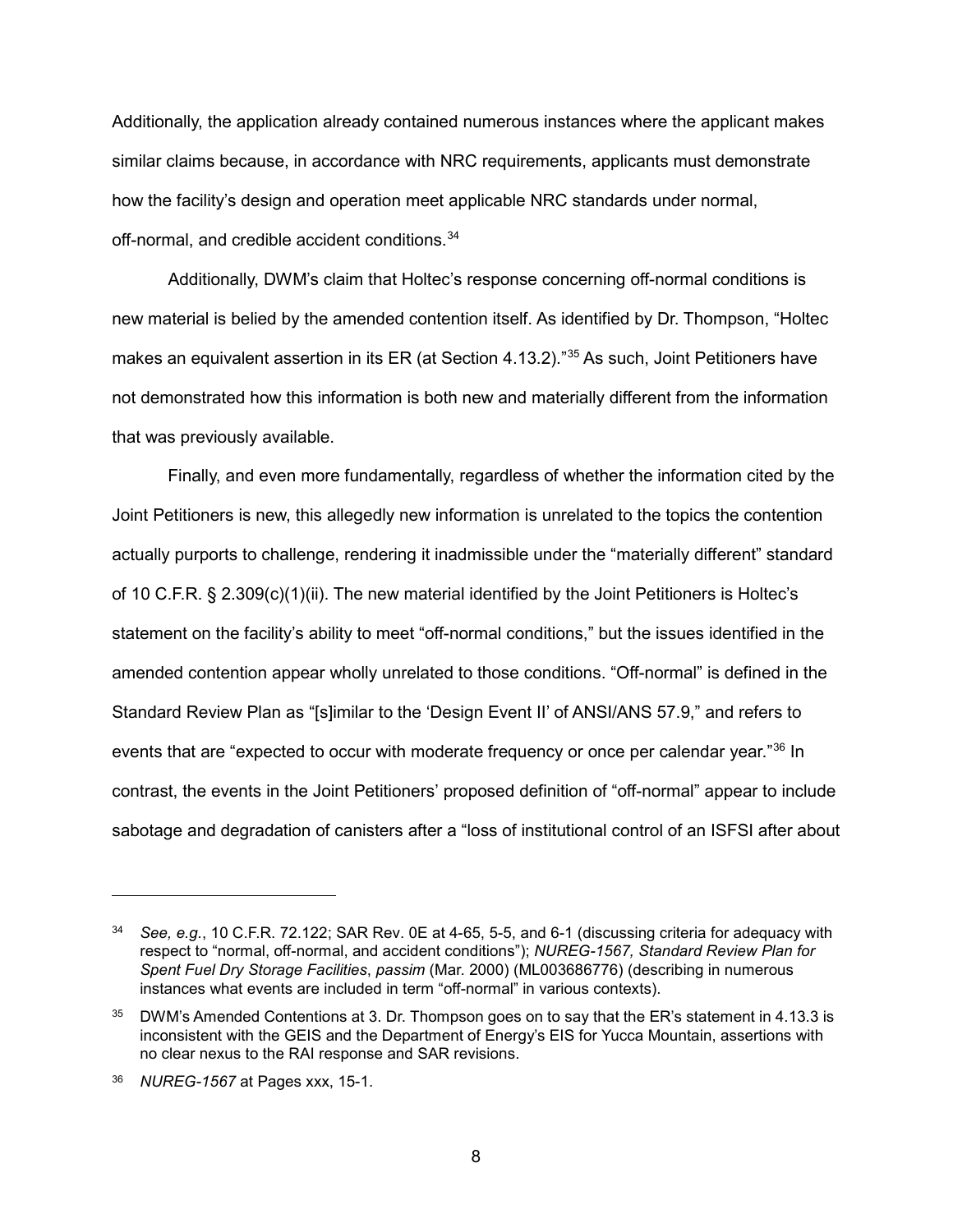100 years of service," and DWM does not explain how the changes it cites in the application would encompass either of those two categories of events.<sup>[37](#page-8-0)</sup> Other arguments put forward by the Joint Petitioners, such as the adequacy of 10 C.F.R. § 51.23 and the Continued Storage GEIS, likewise contain no explanation of how they originate from the RAI responses and the associated changes to the application, and so Joint Petitioners have not articulated how these new arguments rely on any new or materially different information.<sup>[38](#page-8-1)</sup>

As a result, for each aspect of the proposed amended contention, the information relied upon by the Joint Petitioners was already present in the application in substantially the same form. Petitioners have the "ironclad obligation" to review the application for information that could support contentions.[39](#page-8-2) Because the information is neither new nor materially different than what was previously included, DWM's motion should be denied for failing to meet the 10 C.F.R. § 2.309(c)(1) standards.

## **B. DWM has not shown that the new information and arguments it raises satisfy the contention admissibility requirements of 10 C.F.R. § 2.309(f)(1).**

Even if it had been timely raised, Joint Petitioners' amended contention does not meet the contention admissibility standards of 10 C.F.R. § 2.309(f)(1)(iii), (iv), and (vi). Specifically, as was the case in the original petition, the Joint Petitioners' claim of inconsistency with the GEIS

<span id="page-8-0"></span><sup>37</sup> DWM's Amended Contentions at 4.

<span id="page-8-1"></span><sup>&</sup>lt;sup>38</sup> Further, DWM does not explain the logical connection between the application's revised statements regarding off-normal conditions and the bases DWM seeks to add to Contention 4 regarding Holtec's "Start Clean/Stay Clean" policy or the alleged need for a dry transfer system, and the Joint Petitioners have not articulated how these concerns relate to any other new information. *See* DWM's Amended Contentions at 4–5.

<span id="page-8-2"></span><sup>39</sup> *See NextEra Energy Seabrook, LLC* (Seabrook Station, Unit 1), CLI-12-5, 75 NRC 301, 312 (2012), *aff'd sub nom on other grounds*, *Beyond Nuclear v. U.S. Nuclear Regulatory Comm'n*, 704 F.3d 12 (noting that petitioners have an "'ironclad obligation' to review the Application thoroughly and to base their challenges on its contents.").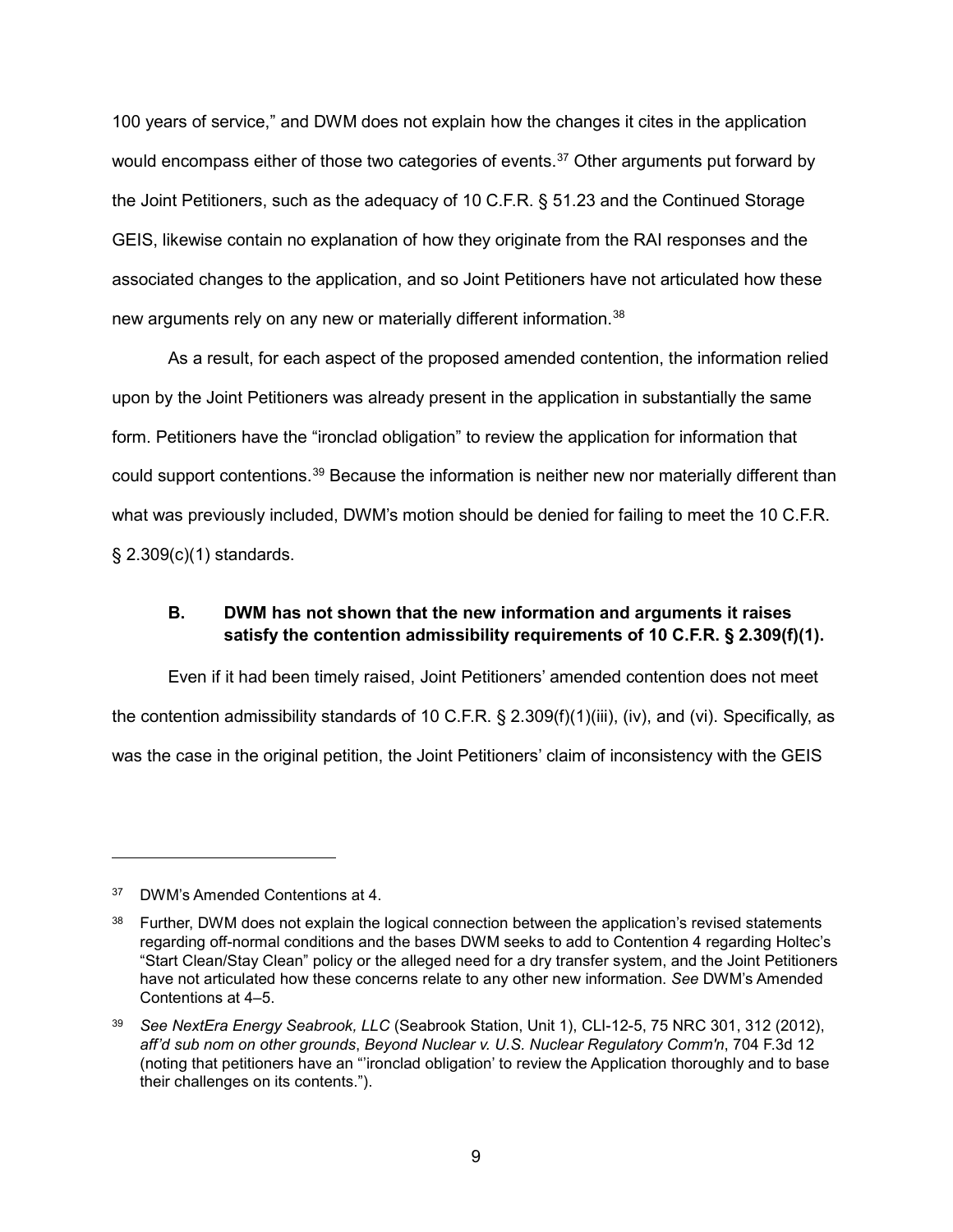<span id="page-9-1"></span>does not raise a genuine dispute with the application, and issues related to the environmental impacts of terrorist attacks are beyond the scope of this proceeding.

As discussed in the Staff's original answer to DWM's Petition, 10 C.F.R. § 51.23 permits an applicant to omit a discussion of "the environmental impacts of spent nuclear fuel storage in . .. an ISFSI for the period following the term of the ... ISFSI license."<sup>[40](#page-9-0)</sup> However, the ER must evaluate the site-specific impacts of the proposed ISFSI for the licensed term.<sup>[41](#page-9-1)</sup> 10 C.F.R. § 51.23 thus represents a generic determination by the Commission, codified in a rule, as to the environmental impacts of storage of nuclear fuel beyond the license term. Here, the proposed license is for 40 years. $42$ 

As a result, DWM has not demonstrated that any of its claims of inconsistency with the Continued Storage GEIS, NUREG-2157, represent a dispute with the application or otherwise challenge Holtec's site-specific analysis of environmental impacts during the licensed term. Instead, the contention challenges the applicability of the GEIS to the facility, a position at odds with the plain language of 10 C.F.R. § 51.23, and a claim that is barred absent a waiver under 10 C.F.R. § 2.335. For the same reason, Joint Petitioners' additional claim that consistency is required between this application and the Department of Energy's environmental impact statement related to a high-level waste repository with respect to impacts stemming from loss of institutional control after "about 100 years of service"<sup>[43](#page-9-2)</sup> does not represent a genuine dispute with Holtec's application, which is only required to address the proposed 40 year license term.

<span id="page-9-0"></span><sup>40</sup> 10 C.F.R. § 51.23(b).

<sup>41</sup> *See* 10 C.F.R. § 51.23(a); *Continued Storage of Spent Nuclear Fuel*, 79 Fed. Reg. 56,238, 56,260 (Sept. 19, 2014) ("The GEIS and rule do not satisfy the NRC's obligations under NEPA to analyze the environmental impacts of spent fuel storage during the term of a facility's license.").

<sup>42</sup> *Holtec International HI-STORE Consolidated Interim Storage Facility for Interim Storage of Spent Nuclear Fuel*, 83 Fed. Reg. 32,919, 32,919 (July 16, 2018).

<span id="page-9-2"></span><sup>43</sup> DWM's Amended Contentions at 4.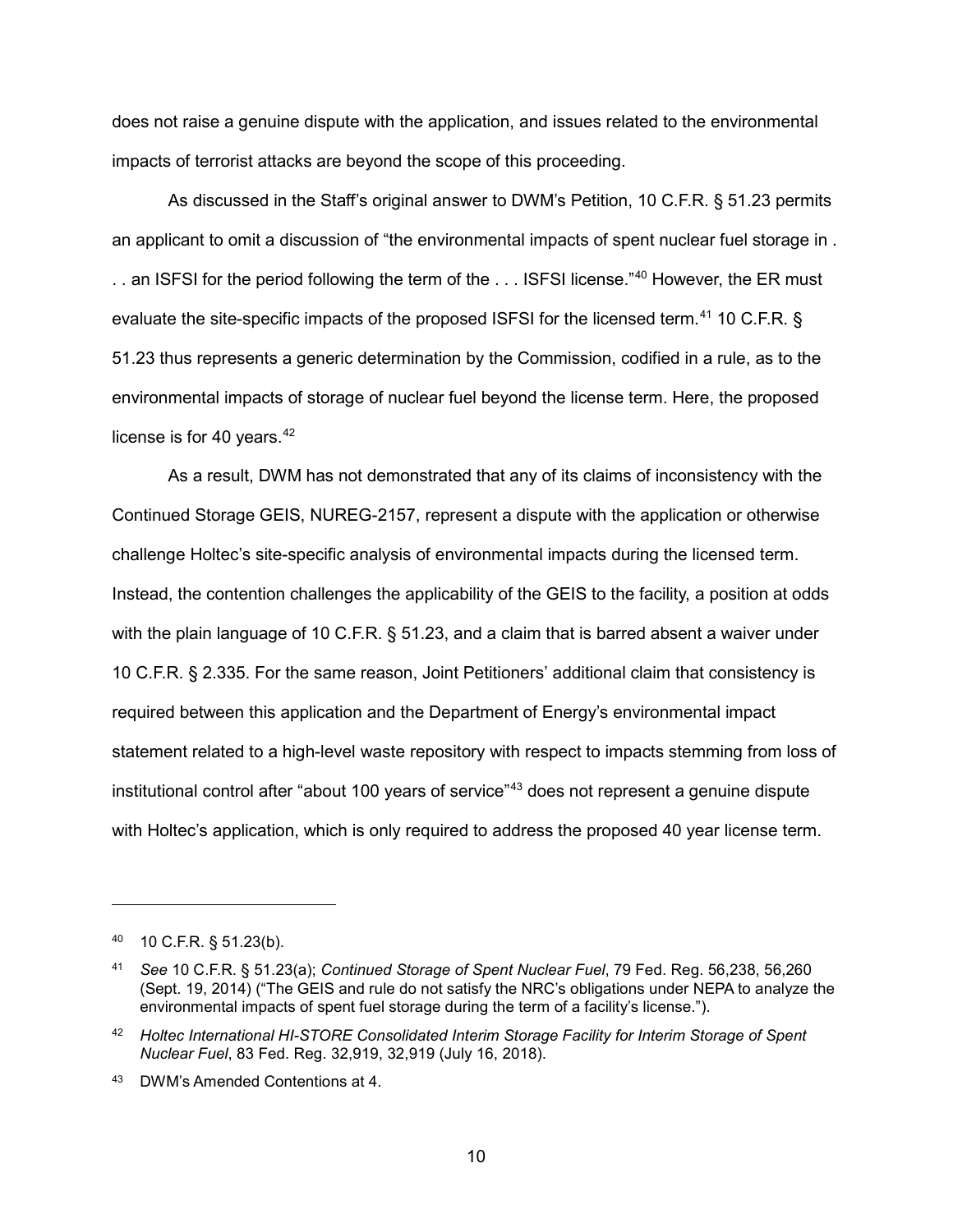<span id="page-10-1"></span>Furthermore, to the extent that the amended contention seeks to challenge Holtec's description of the facility's response to off-normal conditions, either in the revised SAR or the Environmental Report, it is unclear what specific disagreement the Joint Petitioners have with these statements. As discussed above, "off-normal" in this context is a defined term that refers to particular events that occur with moderate frequency, not a catch-all term to encompass broad hypothetical scenarios like post-license term degradation and terrorist attacks. [44](#page-10-0) It is the Petitioner's obligation to "read the application, state both the applicant and petitioner's views, and explain the disagreement." <sup>[45](#page-10-1)</sup> In seeking to amend Contention 4, the Joint Petitioners have asserted concerns regarding terrorism and impacts of fuel storage beyond the licensed term, but they do not demonstrate how these concerns involve any dispute with the application's consideration of "off-normal" conditions, as required to show a genuine dispute under 10 C.F.R. § 2.309(f)(1)(vi). And for the same reasons explained in the Staff's answer to the initial contentions, the Joint Petitioners have not articulated how these issues are within the scope of this proceeding or are material to the findings that must be made by the NRC.<sup>[46](#page-10-1)</sup>

Consequently, because the contention, as amended, fails to demonstrate a genuine dispute with the application and raises issues outside the scope of this proceeding, the Board should find DWM's Amended Contention inadmissible.

<span id="page-10-0"></span><sup>44</sup> *NUREG-1567* at Pages xxx, 15-1.

<sup>45</sup> *Dominion Nuclear Conn., Inc.* (Millstone Nuclear Power Station, Units 2 and 3), CLI-01-24, 54 NRC 349, 358 (2001). Specifically, with respect to Petitioner's arguments related to environmental impacts of terrorist attacks and post-license degradation, these issues not within the scope of this proceeding. *GPU Nuclear, Inc.* (Oyster Creek Nuclear Generating Station), CLI-00-6, 51 NRC 193, 207 (2000); 10 C.F.R. § 51.23.

<sup>46</sup> 10 C.F.R. § 2.309(f)(1)(iii)–(iv). Staff Consolidated Response at 56–57.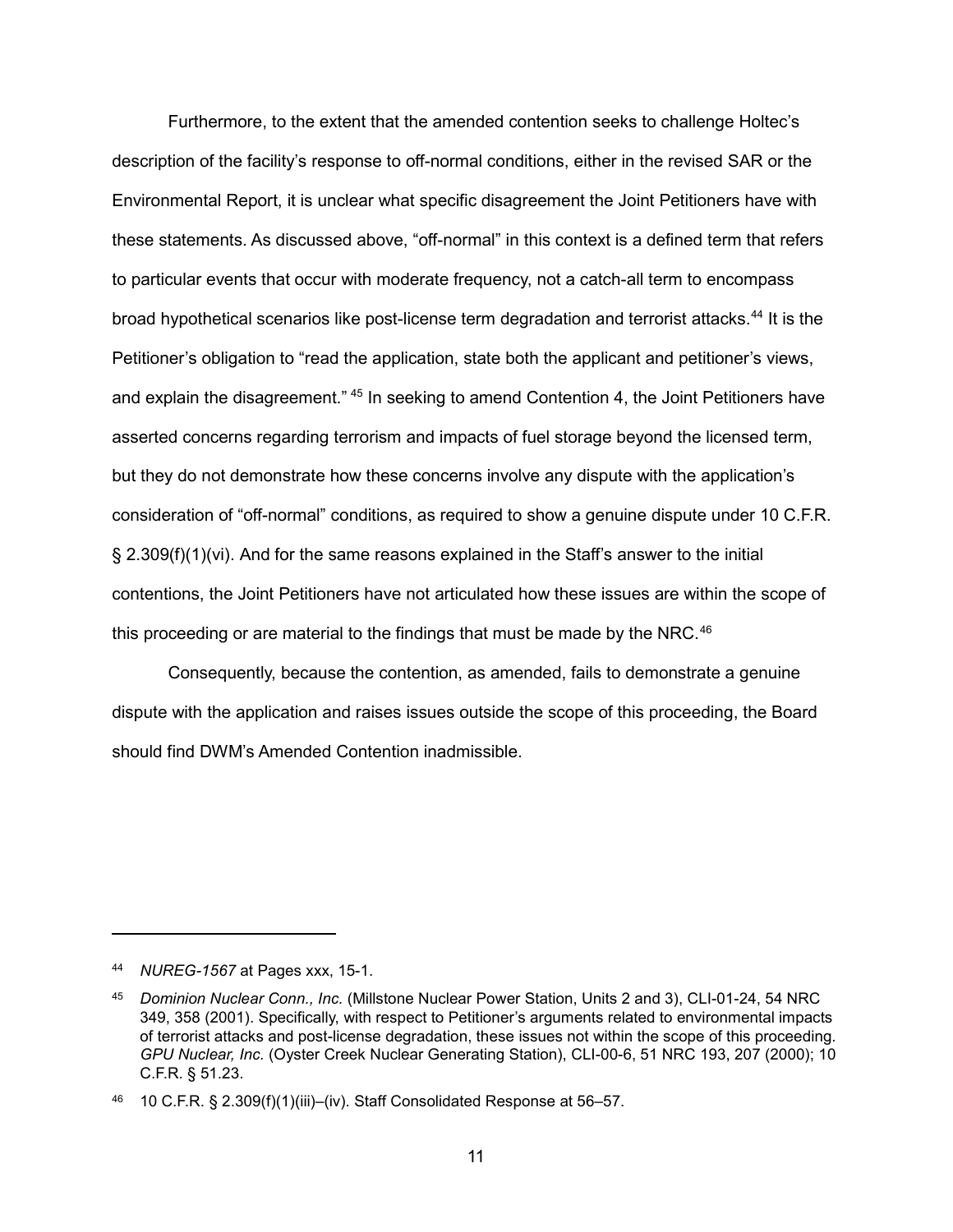#### **II. Amended Contention 7**

### **A. The amendment to Contention 7 is not based on new or materially different information.**

In its motion to amend Contention 7, DWM seeks to rely on Holtec's response to RAI LA-1 as its basis for raising new challenges to the lack of a dry transfer system, the adequacy of aging management programs, withholding of the emergency response plan, and the adequacy of national nuclear waste policy. However, the amended contention is inadmissible as untimely because DWM does not show how this information is materially different from previously available information, contrary to 10 C.F.R. § 2.309(c)(1)(ii).

Holtec's response to RAI LA-1 added a new Section 5.5.b.3 to the proposed Technical Specifications, which would specifically require that canisters that do not meet the earlier acceptance criteria, namely the Krypton-85 test and the helium leak test, to be kept in the sealed overpack until returned to the originating site.<sup>[47](#page-11-0)</sup>

Joint Petitioners characterize this as new information that demonstrates that radioactive materials will migrate offsite. Ostensibly based on this change, DWM makes numerous new claims, including raising inconsistencies with the Continued Storage GEIS, asserting that the mention of a sequestration canister in the aging management program implies the potential for offsite impacts, stating that the Emergency Response Plan has been improperly withheld, and opining that the "United States lacks a coherent national strategy for managing [spent nuclear fuel]."<sup>[48](#page-11-1)</sup> However, DWM does not show that any of these claims relies on information materially different from what was previously available.

Most notably, while DWM points to the requirement to perform Krypton-85 and Helium tests upon receipt of a transportation package as evidence that materials exceed the

<span id="page-11-0"></span><sup>47</sup> RAI Responses at 1–2.

<span id="page-11-1"></span>DWM's Amended Contentions at 6, 8–13.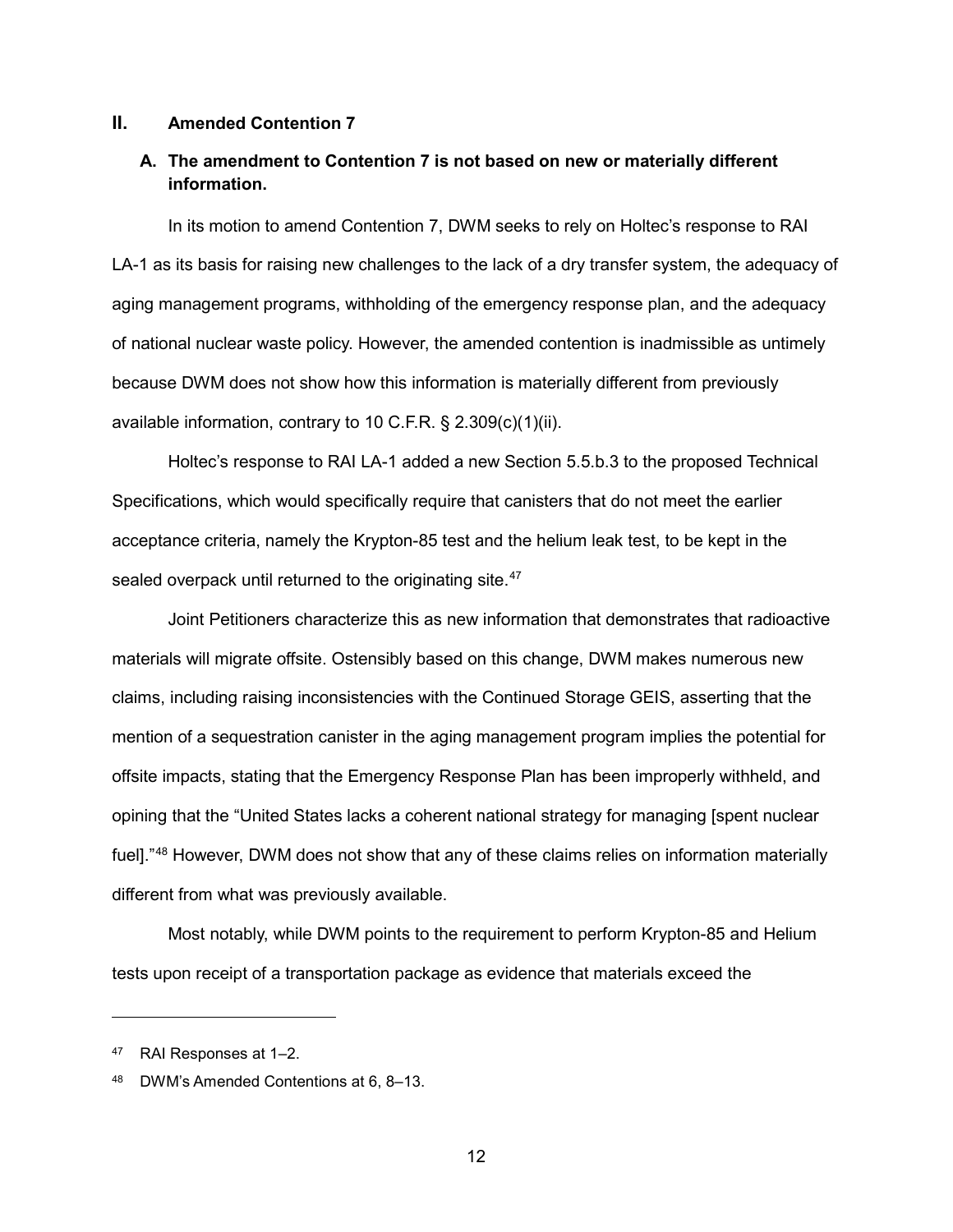requirements of Part 71, both tests were previously included in the proposed Technical Specifications.<sup>[49](#page-12-0)</sup> DWM accordingly fails to show how the addition of Section 5.5.b.3 represents anything materially different from what was previously available with respect to its claims in Contention 7. For the same reason, Joint Petitioners have not identified how the RAI response creates any new basis for challenging the adequacy of those tests or the criteria for staging transportation packages onsite.<sup>[50](#page-12-1)</sup> Additionally, because the applicant's mention of consideration of a sequestration canister was not altered by the RAI response, DWM does not explain how this information is new, or even how it logically relates to the subject of the original contention. For example, Holtec's discussion of a sequestration canister in Section 18.15 as a defense-indepth measure during storage, after the canisters have been accepted, has not been changed since SAR Revision 0, and the Joint Petitioners have not clearly articulated what link exists between the use of a sequestration canister in storage and the proposed transportation package acceptance criteria.<sup>[51](#page-12-2)</sup> Accordingly, DWM has not shown why the RAI response represents any materially different information with respect to the contention's concerns regarding the likelihood or consequences of releases from canisters.

Finally, regarding the other claims raised in the amended contention, such as criticism of the withholding of the Emergency Response Plan and challenges to national spent fuel policy, DWM does not explain how these claims stem from the RAI response that the Joint Petitioners relies on as "new" information. In particular, contrary to Joint Petitioners' assertions, non-

<span id="page-12-0"></span><sup>49</sup> *Cf. Proposed HI-STORE Technical Specifications* at 5-5 to 5-6 (Nov. 30, 2018) (ML18345A138); *Proposed HI-STORE Technical Specifications* at 5-5 (Mar. 27, 2017) (ML17116A107).

<span id="page-12-1"></span><sup>&</sup>lt;sup>50</sup> And to the extent that Petitioners are challenging Holtec's discussion and license terms on staging of transportation casks that *do* fail the acceptance criteria, the areas the contention raises do not articulate a clear basis as to what the dispute is with respect to the requirements of 10 C.F.R. Part 72.

<span id="page-12-2"></span><sup>51</sup> *Cf.* SAR Revision 0, Section 18.14 at 18-28 (ML17116A106); SAR Revision 0E, Section 18.15 at 18-30 (ML19016A488). This subsection has been renumbered from 18.14 to 18.15 as a result of the inclusion of a new Subsection 18.11.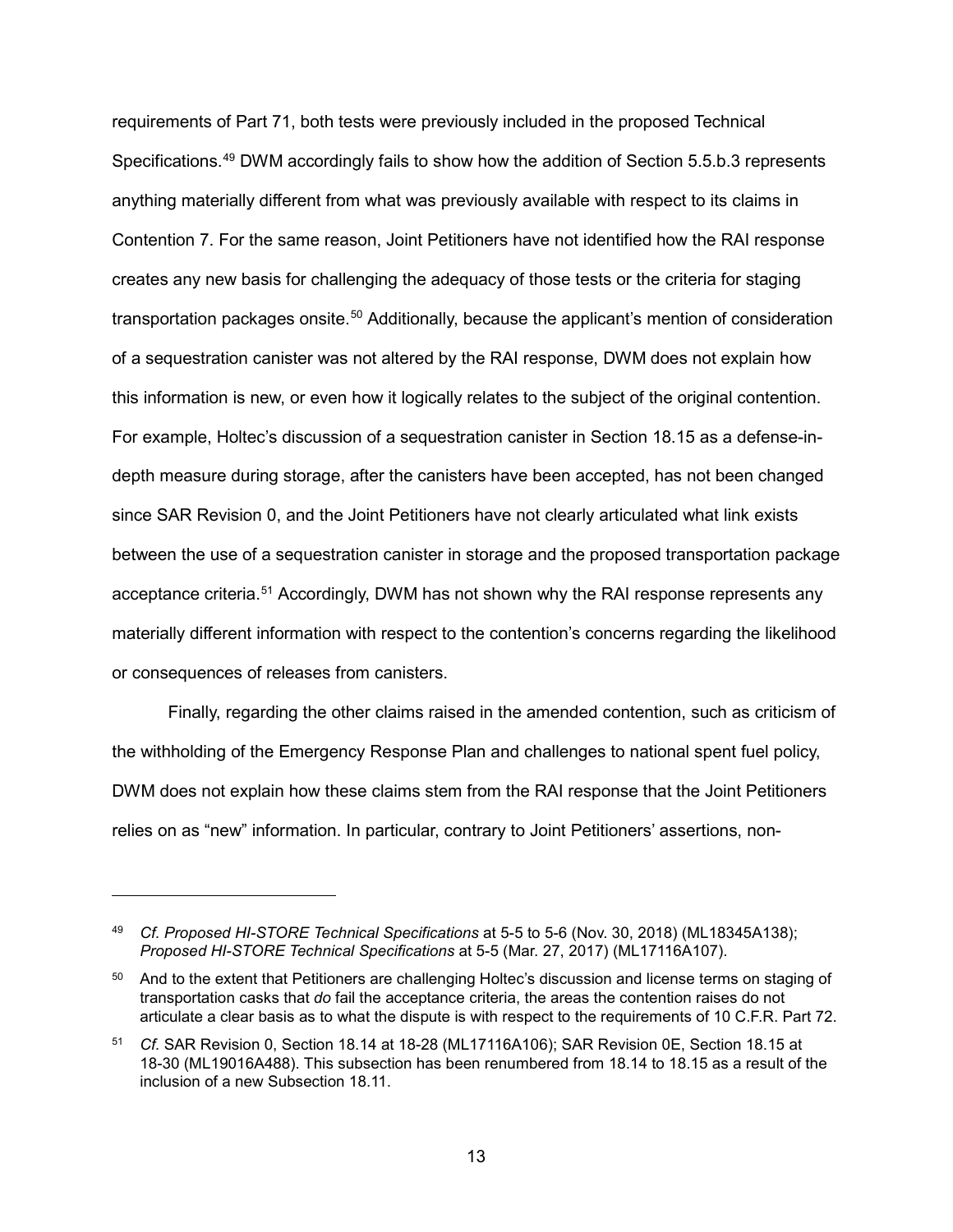proprietary versions of the emergency plan have been available since the original submittal of the application in February 2018.<sup>[52](#page-13-0)</sup> Joint Petitioners therefore provide no reason why concerns about the emergency plan could not have been raised by September 14, 2018, the deadline established in the original notice published in the Federal Register. [53](#page-13-1)

# **B. Amended Contention 7 does not satisfy the contention admissibility standards of 10 C.F.R. § 2.309(f)(1).**

Finally, even if amended Contention 7 had met the standards in 10 C.F.R. § 2.309(c)(1), it does not meet the Commission's contention admissibility standards of 10 C.F.R. § 2.309(f)(1) for essentially the same reasons discussed in the Staff's Answer to the original petition. The proposed amended contention raises numerous issues that are not within the scope of the proceeding because they either express generalized policy preferences or seek to raise challenges to impacts beyond the licensed term (like the need for repackaging for permanent disposal or for a dry transfer system) that, as explained in the staff's answer to the initial petition, represent challenges to the Continued Storage Rule.<sup>[54](#page-13-2)</sup> These claims in the amended Contention 7 include:

> • That Holtec has refused to publicize the emergency response plan or other types of contingency plans.<sup>[55](#page-13-3)</sup>

<span id="page-13-0"></span><sup>52</sup> *See Application Documents for Holtec HI-STORE Consolidated Interim Storage Facility*, https://www.nrc.gov/waste/spent-fuel-storage/cis/hi/hi-app-docs.html; *Emergency Response Plan, Revision 0* (Feb. 23, 2018) (ML18058A605). No update was provided in response to the RAIs; however, another revision to the Emergency Response Plan has been submitted and made publicly available in ADAMS. *See HI-STORE Emergency Response Plan Rev 3 - Non-Proprietary* (Jan. 31, 2019) (ML19037A301).

<span id="page-13-1"></span><sup>53</sup> *Holtec International's HI-STORE Consolidated Interim Storage Facility for Interim Storage of Spent Nuclear Fuel*, 83 Fed. Reg. 32,919, 32,919 (July 16, 2018).

<span id="page-13-2"></span><sup>54</sup> Staff Consolidated Response at 33–36.

<span id="page-13-3"></span><sup>55</sup> DWM's Amended Contentions at 6.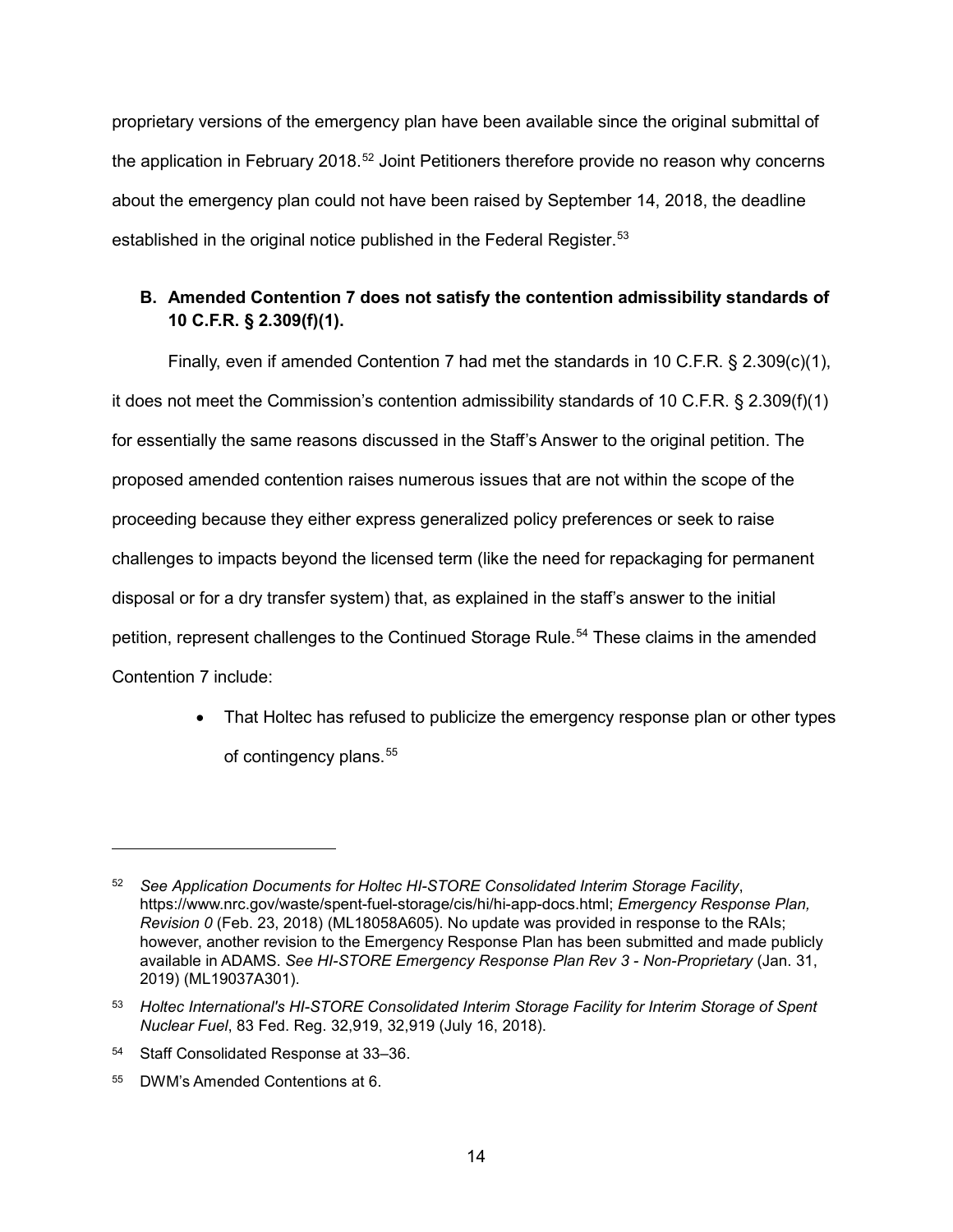- <span id="page-14-5"></span>• That there is "a lack of national policy for handling and disposal of spent nuclear fuel" and that a dry transfer system is needed at the site to address this.<sup>[56](#page-14-0)</sup>
- That the Holtec does not accurately account for the "role of a CISF in national policy."[57](#page-14-1)
- That Holtec's mention of a sequestration canister demonstrates that it is "not serious about contingency planning."<sup>[58](#page-14-2)</sup>

As summarized above, the Joint Petitioners have not demonstrated that these issues are within the scope of this proceeding. Generalized challenges to the United States' policies for spent nuclear fuel are not within the scope of this proceeding, nor, as the Commission has determined, is analysis of the environmental impacts of terrorism.<sup>[59](#page-14-3)</sup>

DWM also asserts in passing that the existence of acceptance criteria and requirements for canisters represents "credible scenarios for accident or attack in the transportation and delivery of [spent nuclear fuel]  $\dots$  ."<sup>[60](#page-14-4)</sup> and that not having a dry transfer system creates a "viable mechanism by which significant radioactive materials would migrate off-site."<sup>[61](#page-14-5)</sup> Aside from bare assertions that the existence of acceptance criteria and the lack of a dry transfer system are evidence that radioactive materials will migrate off-site (or scenarios premised on terrorist attacks or impacts beyond the licensed term, both issues outside the scope of this proceeding), the Joint Petitioners have not explained why it is plausible that material which does not meet the site acceptance criteria will exceed radiation limits under Part 71 or Part 72. And

 $\overline{a}$ 

15

<span id="page-14-0"></span><sup>56</sup> DWM's Amended Contentions at 6, 8–13.

<span id="page-14-1"></span><sup>57</sup> DWM's Amended Contentions at 6.

<span id="page-14-2"></span><sup>58</sup> DWM's Amended Contentions at 9.

<span id="page-14-3"></span><sup>59</sup> *GPU Nuclear, Inc.* (Oyster Creek Nuclear Generating Station), CLI-00-6, 51 NRC 193, 207 (2000).

<span id="page-14-4"></span><sup>60</sup> DWM's Amended Contentions at 8.

<sup>61</sup> DWM's Amended Contentions at 8.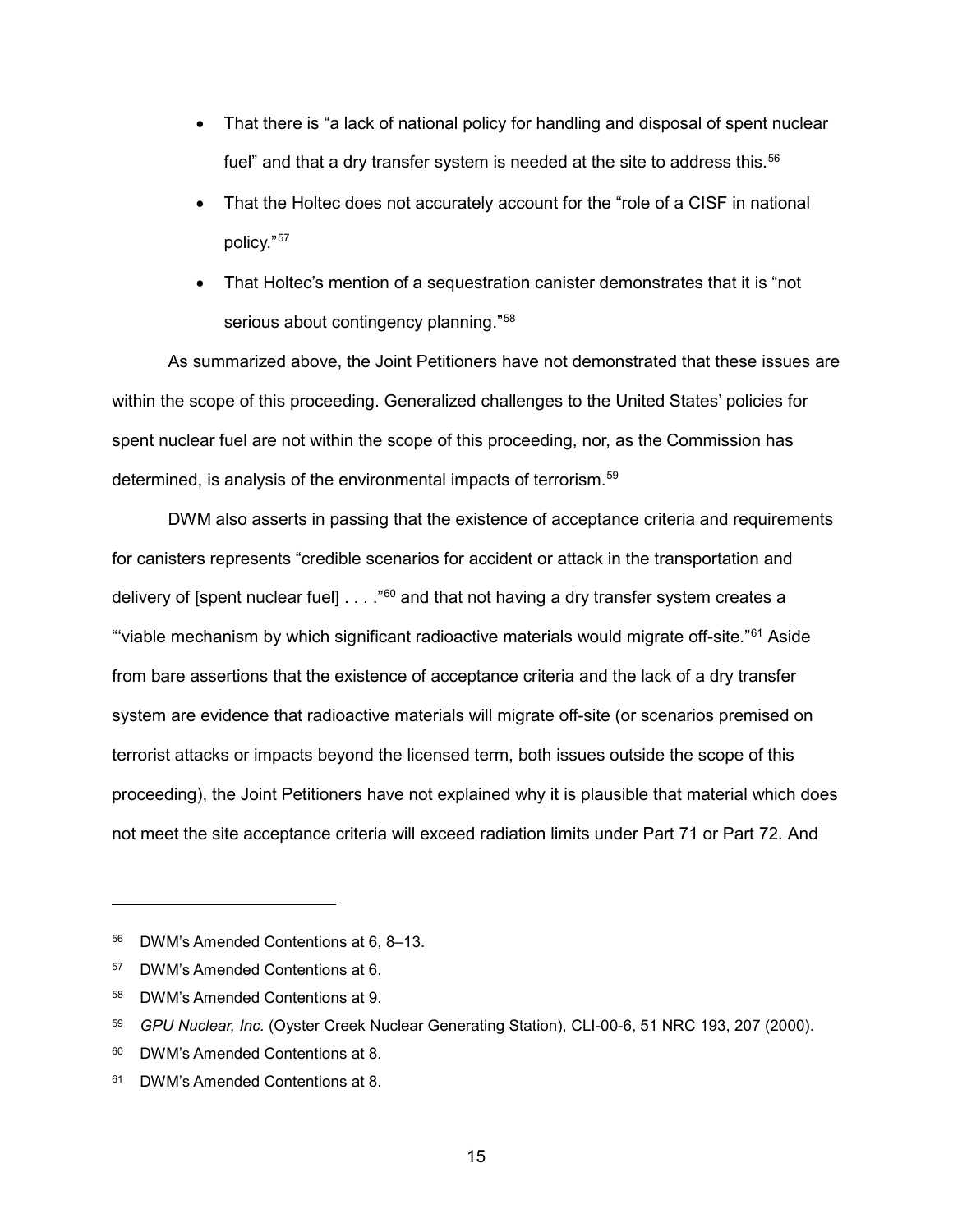<span id="page-15-2"></span>the contention (including the passages it relies on from Dr. Thompson's declaration) neither acknowledges nor specifically disputes the portions of the application that contain the applicant's analyses of accidents or transportation impacts. Here, intervenors have not "develop[ed] a fact-based argument that actually and specifically challenges the application."[62](#page-15-0) Accordingly, these aspects of the amended contention also fail to provide a factual basis or show any genuine dispute with the application, contrary to 10 C.F.R. § 2.309(f)(1)(v) and (vi).

In sum, in addition to being untimely, the proposed amended contention is also inadmissible because it does not meet the admissibility requirements of 10 C.F.R. §  $2.309(f)(1)(iii)$ , (v), and (vi).

#### **III. Additional Arguments in Thompson Declaration**

As discussed above, DWM refers to the Thompson Declaration to support amended Contentions 4 and 7. The Thompson Declaration is 35 pages long, of which only six pages concern the referenced RAIs.[63](#page-15-1) The majority of the arguments and information raised in the declaration do not appear to relate to the terms of Contentions 4 or 7 as originally pled, or as amended; in addition, several of Dr. Thompson's arguments (in addition to those discussed above in Section II) appear to challenge matters beyond the scope of the licensing action. For example, a large portion of the declaration appears to be an attempt to relitigate the Continued Storage Rule.<sup>[64](#page-15-2)</sup> Other portions of the declaration pertain to the "History of Nuclear Power" and note "[u]njustified optimism, weak regulation, and the ignoring or suppression of inconvenient

<span id="page-15-0"></span><sup>62</sup> 10 C.F.R. § 2.309(f)(1)(vi). *FirstEnergy Nuclear Operating Co.* (Davis-Besse Nuclear Power Station, Unit 1), LBP-15-1, 81 NRC 15, 41–42 (2015) (quoting *Duke Energy Corp.* (Oconee Nuclear Station, Units 1, 2, and 3), CLI-99-11, 49 NRC 328, 334 (1999).

<span id="page-15-1"></span><sup>63</sup> *See* Thompson Declaration at 20–23, 25–26 (ML19049A025).

See, e.g., id.at 5–14 (discussing among other things the feasibility of a permanent repository for SNF, the assumption of the existence of institutional controls, potential attacks to ISFSIs and assumed doses).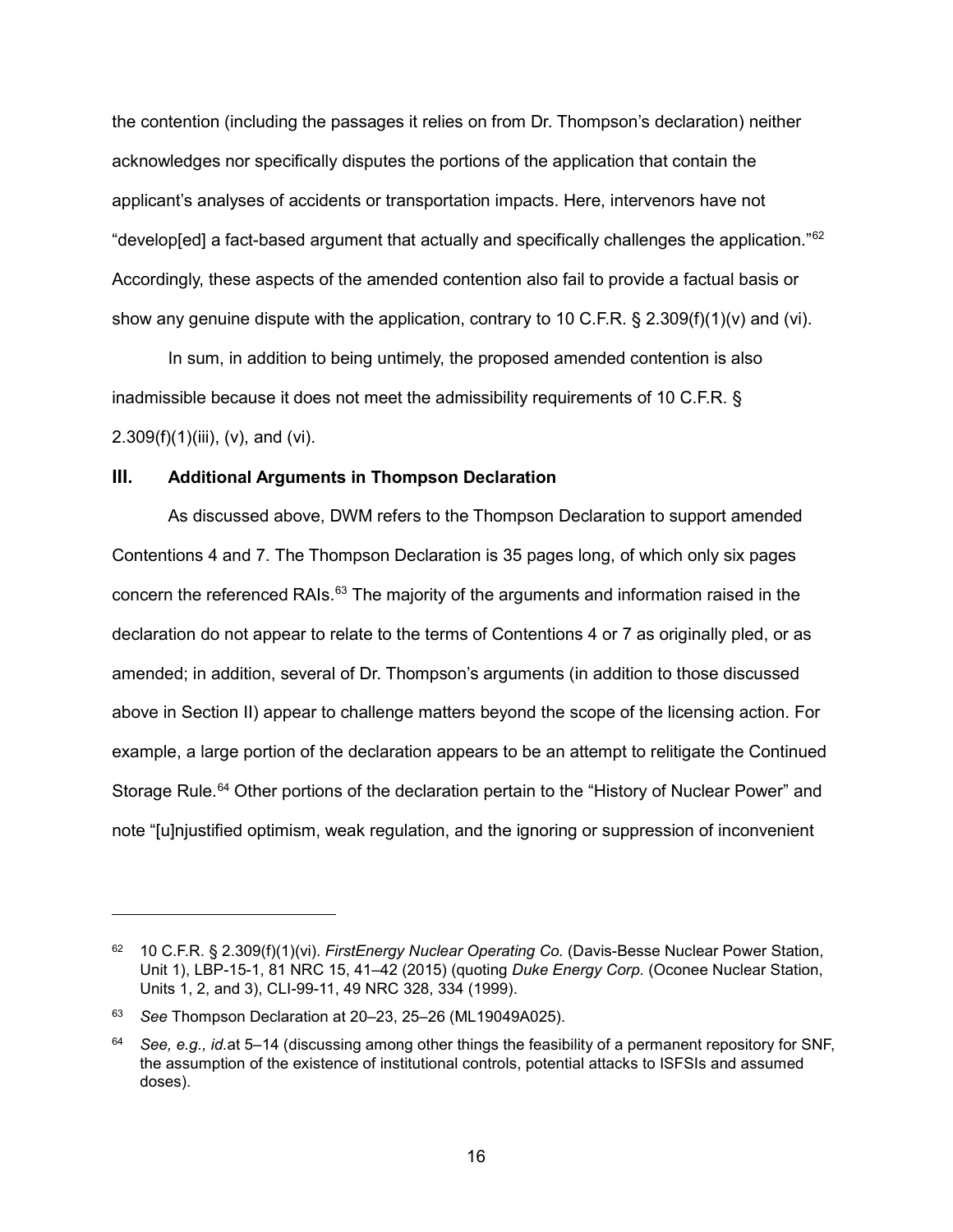information" and "political influence" within the industry.<sup>[65](#page-16-0)</sup> Such issues are beyond the scope of the licensing action and the arguments raised in DWM Contentions 4 and 7; accordingly, they do not satisfy 10 C.F.R. § 2.309(f)(1)(iii) and cannot support the admissibility of either of these amended contentions.

## **CONCLUSION**

For the reasons described above, the Board should deny DWM's motion to amend Contentions 4 and 7.

Respectfully submitted,

### **/Signed (electronically) by/**

Joe I. Gillespie III Mail Stop: O-14-A44 U.S. Nuclear Regulatory Commission Washington, DC 20555-0001 Telephone: (301) 287-9184 E-mail: Joe.Gillespie@nrc.gov *Counsel for NRC Staff*

Dated in Rockville, MD this 14th day of March 2019

<span id="page-16-0"></span><sup>65</sup> *Id.* at 17–20.